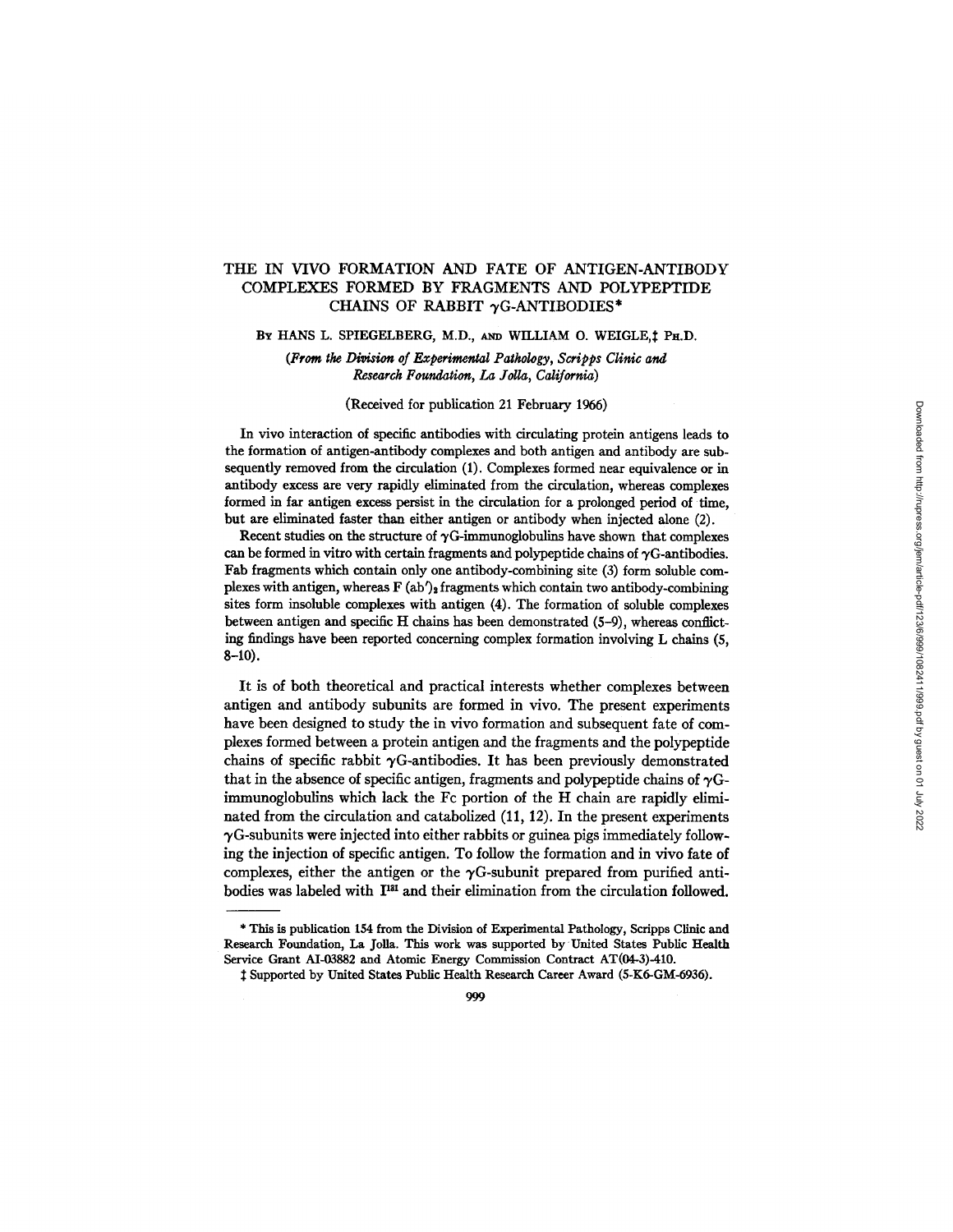#### *Materials and Methods*

*Animals.--New* Zealand rabbits, weighing approximately 2 kg and guinea pigs weighing 500 g were used in the experiments. All animals were fed Purina chow and water containing KI.

*Antigens.--Crystalllne* bovine serum albumin (BSA), lot X69508, was obtained from Armour Pharmaceutical Co., Kankakee, Illinois. Guinea pig serum albumin (GpSA) was prepared from normal guinea pig serum according to a method previously described (13).

*Antisera.--Anri-bovine* serum albumin (anti-BSA) and anti-guinea pig serum albumin (anti-GpSA) was obtained from rabbits given several series of injections of BSA or GpSA, each series totaling 180 mg. The rabbits were bled 7 days after the last injection and their sera pooled.

*Isolation of*  $\gamma$ G.-The  $\gamma$ G-globulin fraction of rabbit antisera or normal rabbit serum was isolated by combined ammonium sulfate precipitation and DEAE-cellulose chromatography as previously described (11).

*Purification of Antibodies.*---Purified anti-BSA and anti-GpSA antibodies were prepared from the  $\gamma$ G-fraction according to the method described by Weliky et al. (14). 90 to 95% of the protein representing the purified antibodies was precipitated with the corresponding antigen. The in vivo behavior of purified anti-BSA antibodies was similar to the anti-BSA  $\gamma$ G-preparation obtained by DEAE-cellulose chromatography. Purified  $I^{131}$ -labeled antibodies injected into rabbits in the absence of antigen were eliminated from the circulation and catabolized at a similar rate as nonantibody  $\gamma$ G-preparations. I<sup>131</sup>-labeled BSA injected intravenously into rabbits was rapidly and completely eliminated from the circulation after a subsequent injection of 1.3 times the equivalence amount of purified anti-BSA.

*Iodination with*  $I^{131}$ .-5 mg aliquots of either BSA,  $\gamma$ G, Fab, or F(ab')<sub>2</sub> fragments were labeled with  $I^{131}$  (I\*) according to the method described by McConahey and Dixon (15).

*Papain and Pepsin Digestion of*  $\gamma G$ .-- $\gamma G$  and purified antibodies were digested with twice crystallized papain (Worthington Biochemical Corporation, Freehold, New Jersey) according to the method described by Porter (3), except that the duration of digestion was limited to 4 hr. Fab fragments were isolated by carboxymethylcellulose chromatography, using  $0.01 \text{ M}$ , pH 5.5, acetate buffer (3). Pepsin digestion of either  $\gamma$ G or purified antibodies was performed with twice crystallized pepsin (Worthington Biochemical Corporation) according to the method described by Nisonoff et al. (4). Fifty-four to 58% of the original anti-BSA precipitating activity was recovered in the pepsin digest.

*Preparation of H and L Chains.--H* and L chains were isolated from purified anti-BSA or nonspecific  $\gamma G$  according to the method described by Fleischman et al. (16) using 0.15 M mereaptoethylamine and 0.2 M iodoacetamide for the reduction and alkylation procedures. After isolation by Sephadex G-75 gel filtration in 1 N propionic acid, the H and L chains were concentrated by pressure dialysis and dialyzed against phosphate-buffered saline pH 7.0. The concentration of the H chains was kept below 200  $\mu$ g per ml pH 7.0 buffered saline because of their low solubility at neutral pH. Examination of isolated H and L chain preparations by starch gel electrophoresis in 8 M urea at pH 2.9 (17) did not reveal any intact  $\gamma G$  in the H and L chain preparations. In all instances when I\* H and L chins were used, the purified anti-BSA or nonspecific  $\gamma$ G-preparations were first labeled with I\*, followed by the isolation of H and L chains. Seventy-one to  $73\%$  of the I\* activity was recovered in the H chain fraction and 27 to 29% in the L chain fraction.

*Preparation of Hybrid Molecules.*--Hybrid  $\gamma$ G-molecules were prepared according to the method described by Olins and Edelman (18). Equal amounts of I\*-labeled purified anti-BSA and I\*-labeled nonspecific rabbit  $\gamma G$  were reduced, alkylated, and their H and L chains separated. The H and L chain fractions were divided into two equal parts while still in propionic acid. Four mixtures were made of one part H chains and one part L chains; e.g. specific H chains plus specific L chains; specific H chains plus nonspeeific L chains; nonspeeific H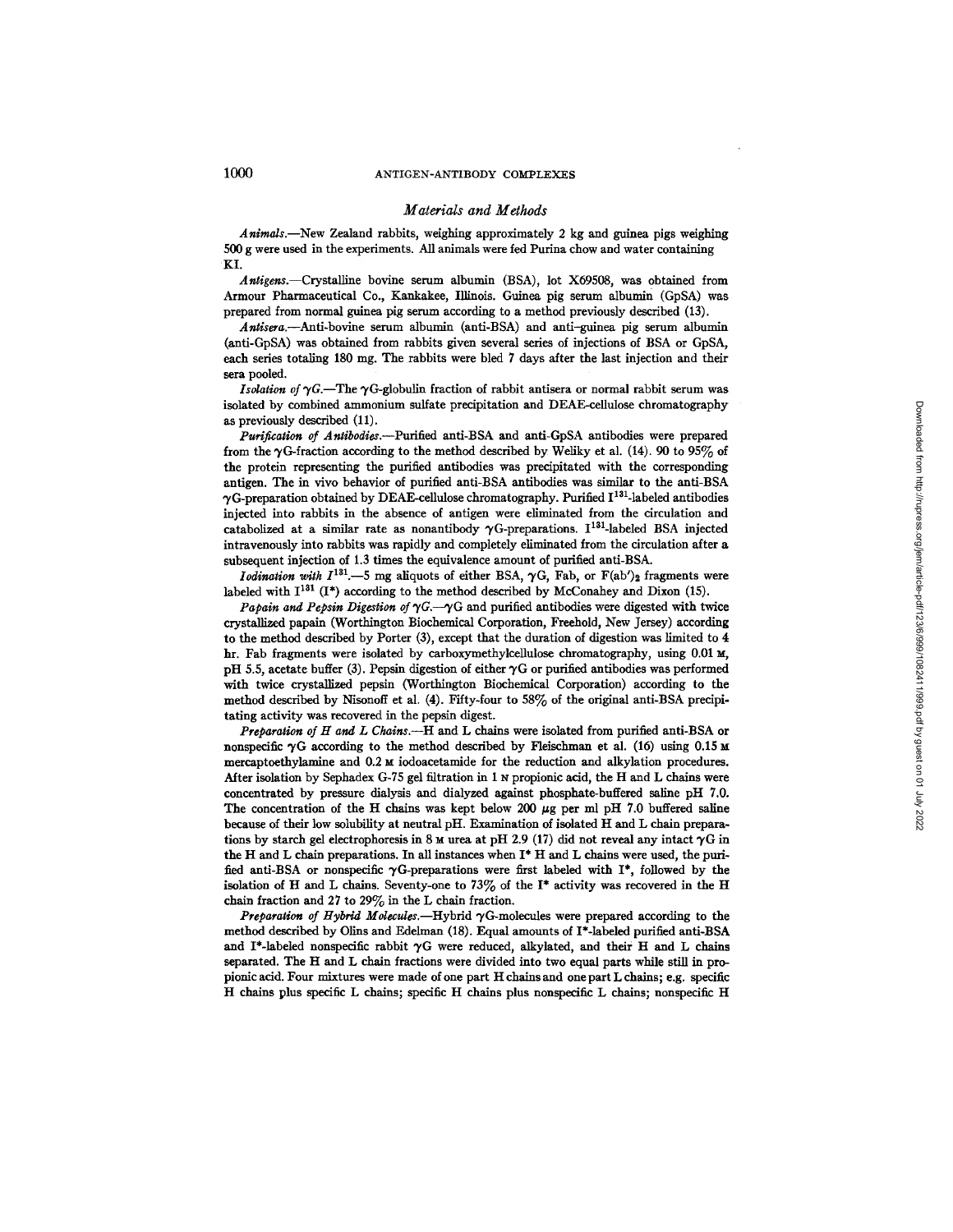chains plus specific L chains and nonspedfic H and L chains. The mixtures were subsequently concentrated by pressure dialysis and dialyzed against phosphate-buffered saline pH 7.0. A slight precipitate which formed after dialysis was removed by centrifugation. The preparations containing hybrid  $\gamma$ G-molecules were subsequently digested with papain and the Fab fragments isolated.

*Preparation of Fd Fragmotts.--Fd* fragments were isolated from reduced and alkylated I\*-labeled Fab fragments by Sephadex G-75 gel filtration in 1 N propionic acid as described by Fleischman et al. (5). The ascending portion of the first major protein peak representing dimetized Fd fragments and the descending portion of the second protein peak representing L chains were used in the experiments. The concentration of the Fd fragments was kept below 100  $\mu$ g per ml pH 7.0 buffered saline because of their relatively low solubility at neutral pH. No contamination of the Fd fragments with L chains could be demonstrated by Ouchterlony analysis with a guinea pig antiserum to rabbit L chains.

*Elimination from the Circulation.*—I<sup>\*</sup>-labeled or unlabeled BSA was injected intravenously into rabbits followed 5 min later by the injection of either labeled or unlabeled  $\gamma G$  or  $\gamma G$ subunits. 1 mg of I\*-labeled  $\gamma$ G-subunits were injected into guinea pigs by cardiac puncture. The elimination from the circulation of either I\*-labeled antigen or  $\gamma$ G-subunits was determined as previously described (11). The elimination curves shown in Figs. 1 to 7 represent an average of determinations from data obtained from 6 to 8 animals.

Analysis of Antisera.--Rabbit anti-BSA and anti-GpSA  $\gamma$ G-antibody preparations were analyzed for precipitating antibody using a quantitative precipitin technique employing I\* antigen (19). Purified antibody preparations were analyzed by the quantitative precipitin analysis technique described by Heidelberger and Kendall (20). Protein nitrogen determinations were performed by a modification of the micro-Kjeldahl technique using a Technicon auto-analyzer (21).

### RESULTS

*Effect of 7G-Fragments of Anti-BSA on Elimination of BSA.--Rabbits* were injected intravenously with 2 mg I\*BSA followed 5 min later by 12 mg anti-BSA  $\gamma$ G (1.1 times equivalence) or 12 mg anti-BSA digested with either papain or pepsin and the elimination from the circulation of the I\*BSA was followed. As expected, the Fab preparation did not precipitate BSA in vitro, whereas the F (ab')<sub>2</sub> preparation retained 58% of its original precipitating capacity. As shown in Fig. 1, the I\*BSA was completely eliminated from the circulation after injection of  $\gamma$ G-anti-BSA. Five of 6 rabbits showed a mild anaphylactic reaction 5 to 15 min after injection of anti-BSA. Injection of either Fab or F  $(ab')_2$  fragments did not cause an immune elimination of I\*BSA and none of the rabbits showed signs of anaphylaxis. When compared with control rabbits receiving only I\*BSA, significantly more I\*BSA remained in the intravascular compartment in rabbits injected with either anti-BSA Fab or F  $(ab')_2$  fragments. The I\*BSA was eliminated after initial equilibration at an exponential rate with a half-life of 4.5 to 5.0 days both in control rabbits and in rabbits receiving anti-BSA Fab and F (ab')<sub>2</sub> fragments. Most of the rabbits which received anti-BSA Fab and F  $(ab')$ <sup>2</sup> fragments showed an immune elimination of the BSA 7 to 10 days after injection, whereas control rabbits injected with only BSA showed an immune elimination 10 to 14 days after injection of the I\*BSA.

The effect of increasing amounts of Fab and F  $(ab')_2$  fragments on the elim-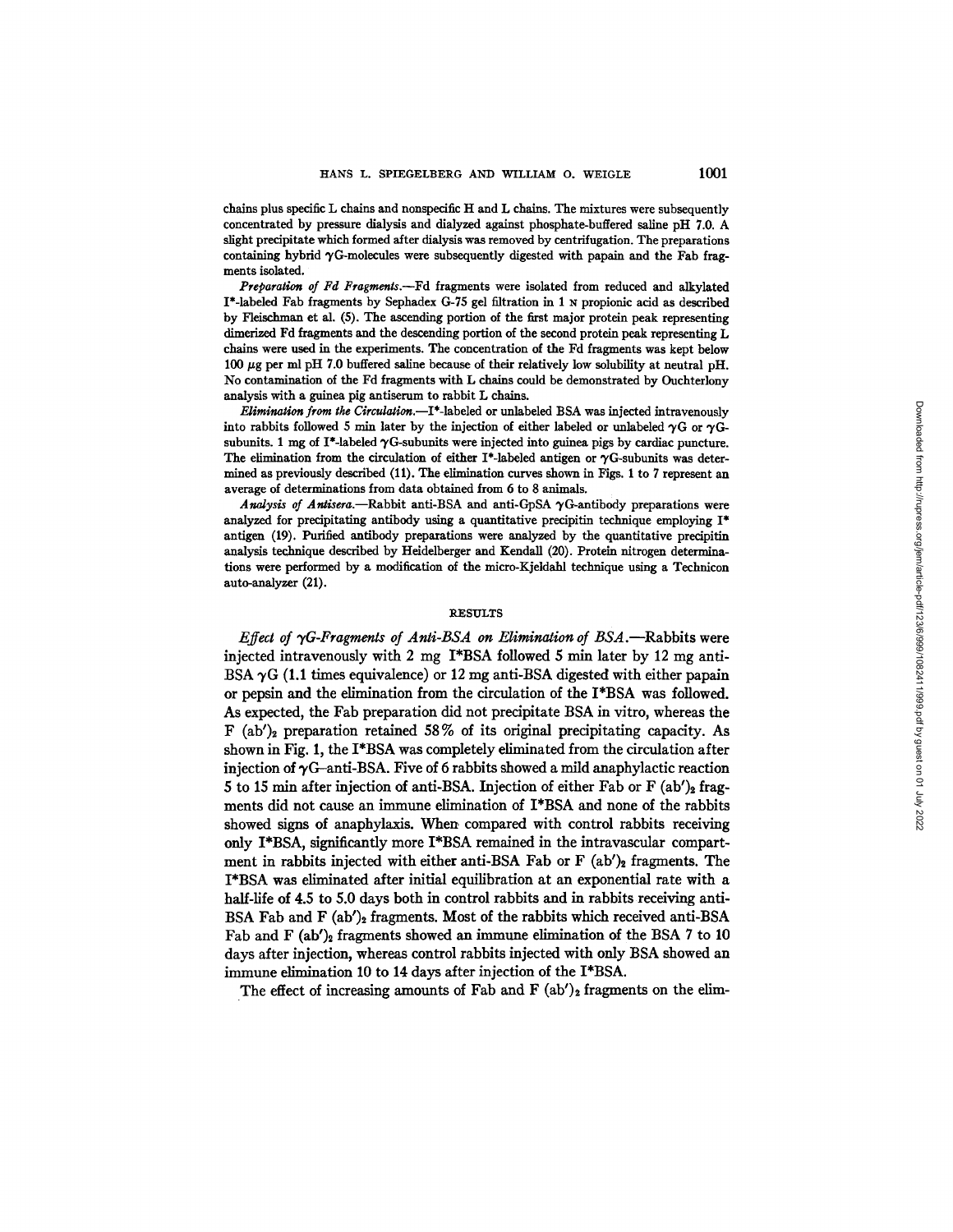ination of 2 mg I\*BSA was studied by injecting fragments which were prepared from 24 and 48 mg anti-BSA  $\gamma G$  (2.2 and 4.4 times equivalence). The preparations of F  $(ab')_2$  fragments prepared from 24 and 48 mg anti-BSA completely precipitated 2 mg of I\*-labeled BSA in vitro, whereas the Fab preparations had no precipitating activity. The elimination curves of I\*BSA after injection of these amounts of Fab and F  $(ab')_2$  fragments is shown in Fig. 2. Injection of Fat) fragments obtained from 24 and 48 mg anti-BSA did not cause an immune elimination of the I\*BSA and again more I\*BSA remained in the intravascular



FIG. 1. Effect of 1.1 times equivalence  $\gamma$ G-anti-BSA and F(ab')<sub>2</sub> and Fab fragments obtained from 1.1 times equivalence anfi-BSA on the elimination of P-labeled BSA from the circulation of rabbits.

compartment as compared to control rabbits receiving only I\*BSA. The rate of elimination of I\*BSA after initial equilibration was similar to the rate of elimination of I\*BSA in control rabbits. In contrast,  $F$  (ab')<sub>2</sub> fragments obtained from 24 and 48 mg anti-BSA caused an accelerated elimination of the I\*BSA. The rate of elimination of I\*BSA, however, was slower than that observed after injection of intact  $\gamma$ G-antibody and not all of the I\*BSA was eliminated from the circulation. The I\*BSA was eliminated after injection of 24 mg  $\gamma$ G-anti-BSA with a half-life of approximately 1 min. The elimination curves of the  $I^*$ -BSA during the first 60 min after injection of  $F (ab')$ , fragments obtained from 24 and 48 mg anti-BSA indicated that the complexes formed between I\*BSA and F  $(ab')_2$  fragments were heterogenous in respect to their rate of elimination. Some complexes might have been elimated as fast as complexes formed by intact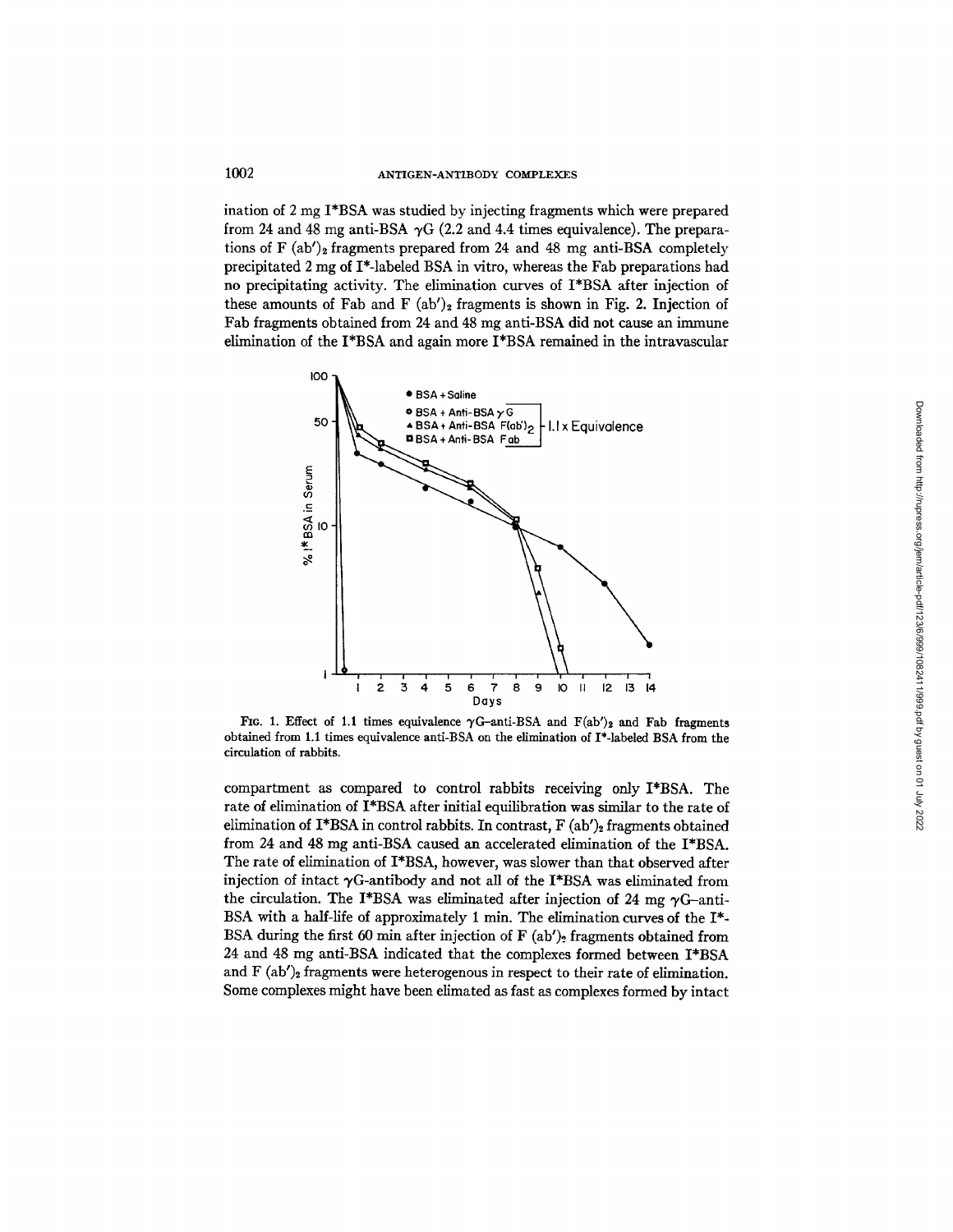$\gamma$ G, whereas others appeared to be more slowly eliminated or not eliminated at all. In any event, more complexes were rapidly eliminated with the 48 mg dose than with the 24 mg dose of F  $(ab')_2$  fragments.

*Elimination of Fab and F (ab')*<sup>2</sup> *Fragments of Purified Anti-BSA in Presence and Absence of BSA.--The* finding that more I\*BSA remained in theintravascular compartment in rabbits injected with Fab or  $F$  (ab')<sub>2</sub> fragments (in slight antigen excess) compared to rabbits injected with only BSA suggested that the anti-BSA fragments formed complexes in vivo with BSA which persisted in the



FIG. 2. Effect of 2.2 times equivalence  $\gamma$ G-anti-BSA and F(ab')<sub>2</sub> and Fab fragments obtained from 2.2 and 4.4 times equivalence anti-BSA on the elimination of I\*-labeled BSA from the circulation of rabbits.

circulation. I\*-labeled Fab and F  $(ab')_2$  fragments of purified anti-BSA were, therefore, injected into rabbits which first received intravenous injections of either 500 mg BSA or the same volume of 0.15  $\mu$  NaCl (Fig. 3). Fab and F (ab')<sub>2</sub> fragments were rapidly eliminated from the circulation in the absence of BSA. In the presence of BSA, anti-BSA Fab, and F  $(ab')_2$  fragments remained in the circulation for long periods of time. After initial equilibration they were eliminated at an exponential rate with a half-life of approximately 5 days. The  $I^*$ -labeled Fab and F (ab')<sub>2</sub> fragments were more rapidly eliminated 8 to 12 days after injection as a result of the immune elimination of BSA by the host.

*Elimination of H and L Chains of Purified Anti-BSA in Presence and Absence of BSA.--Preparations* of H and L chains isolated from 10 mg I\*-labeled purified anti-BSA were injected into rabbits which previously received an intra-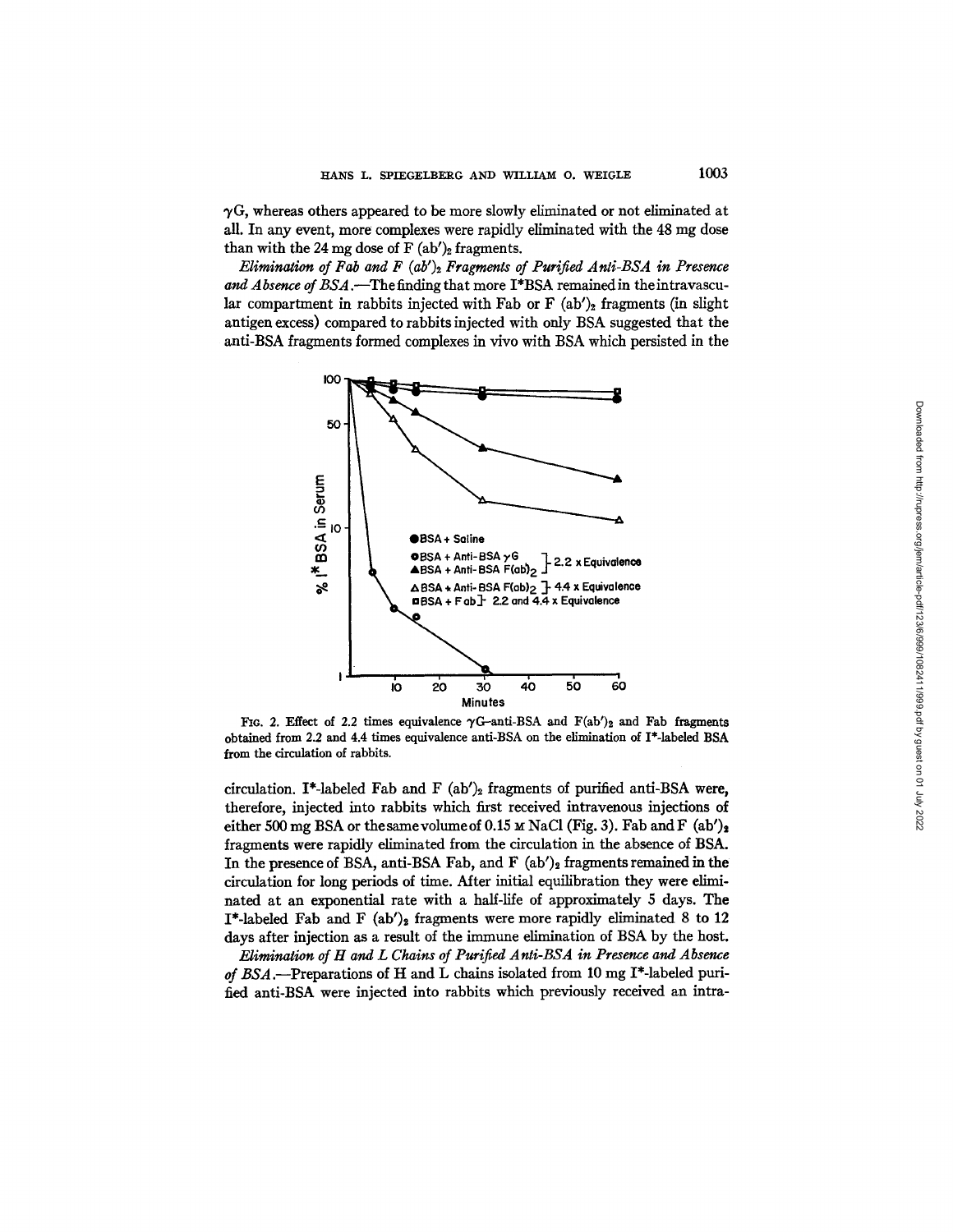# 1004 ANTIGEN-ANTIBODY COMPLEXES

venous injection of either 500 mg BSA or an equal volume of  $0.15 \text{ m}$  NaCl (Fig. 4). In the absence of BSA, the H chains, after initial equilibration, were slowly eliminated, whereas the L chains were very rapidly eliminated. In the presence of BSA, slightly more H chains remained in the intravascular compartment as compared to H chains injected into control rabbits and 8 to 12 days after injection, the I\* H chains were more rapidly eliminated as a result of the immune elimination of the BSA by the host. The L chains were rapidly and similarly eliminated both in rabbits receiving BSA and in control rabbits receiving no BSA. Even the rate of elimination which occurred as early as 5 to



FIG. 3. Elimination of I\*-labeled Fab and  $F(ab')_2$  fragments of purified anti-BSA from the circulation of rabbits receiving 500 mg BSA and rabbits receiving no BSA.

30 min following injection was similar in both presence and absence of BSA. Incubation of I\*-labeled H and L chains for 24 hr with BSA prior to the injection resulted in similar elimination curves. Again, no difference between the rate of elimination of the L chains in presence and absence of BSA was observed.

To determine whether excess specific H chains would cause a rapid elimination of BSA, 0.15 mg I\*BSA was incubated in vitro for 4 hr at pH 7.0 with either 15 ml saline or 15 ml saline containing either 1.5 mg H chains or  $3.0 \text{ mg H}$ chains obtained from purified anti-BSA. The mixtures were subsequently injected into rabbits and the elimination of the I\*BSA followed. The I\*BSA which had been incubated with specific H chains was slowly eliminated from the circulation, similar to I\*BSA which had been incubated with saline. Slightly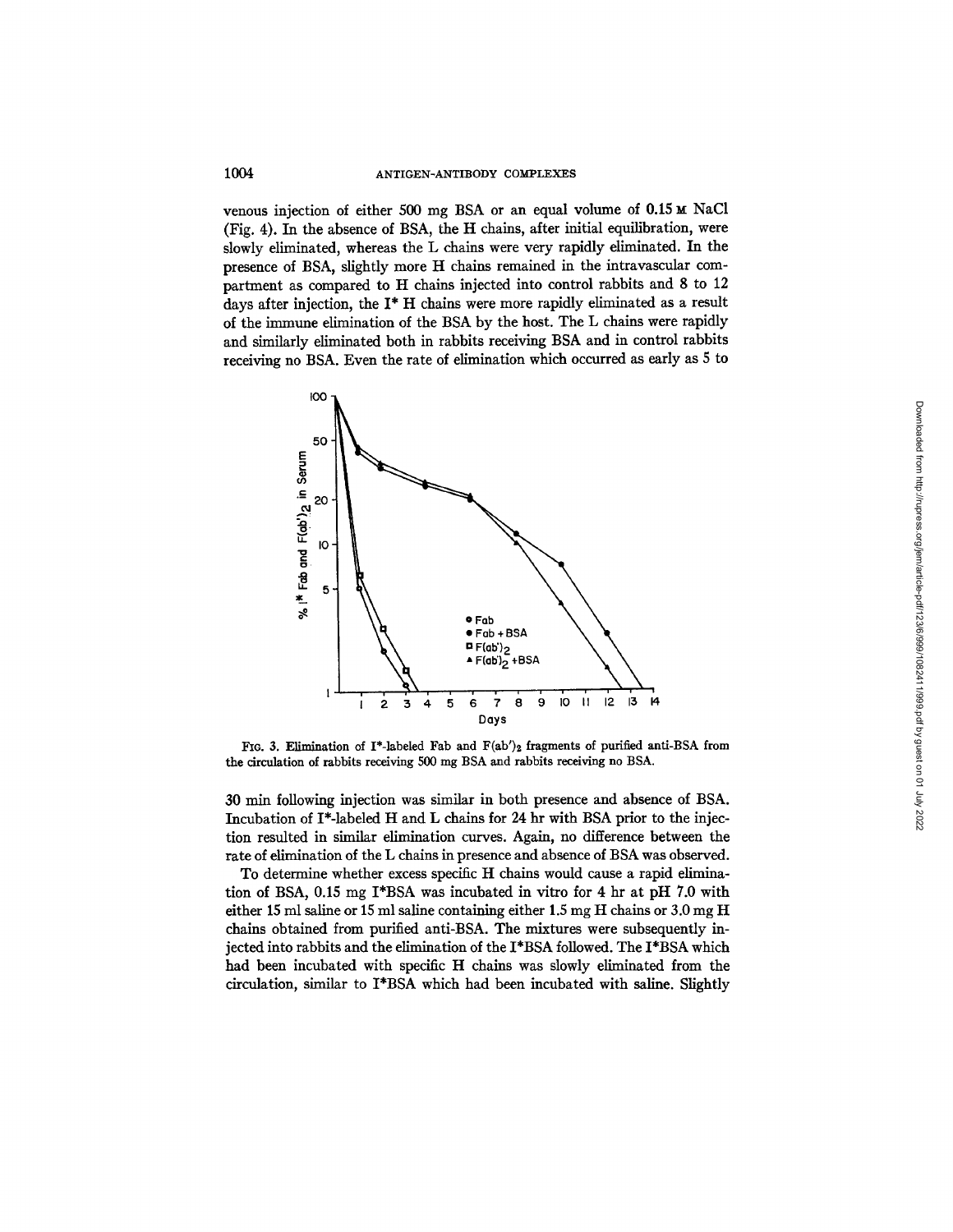more I\*BSA incubated with H chains remained in the intravascular spaces as compared to I\*BSA incubated with saline. Similar findings were obtained in rabbits injected with 0.15 mg I\*BSA followed 5 min later by injections of 1.5 or 3.0 mg isolated H chains of purified anti-BSA.

*Elimination of Fd Fragments of Anti-BSA in Presence and Absence of BSA.--*  Fd fragments and L chains prepared from I\*-labeled Fab fragments of purified anti-BSA were injected into rabbits which previously received either 500 mg BSA or an equal volume of 0.15 M NaCl (Fig. 5). In the absence of BSA both



FIG. 4. Elimination of I\*-labeled H and L chains of purified anti-BSA from the circulation of rabbits receiving 500 mg BSA and rabbits receiving no BSA.

Fd fragments and L chains were rapidly eliminated, while in the presence of BSA Fd fragments remained in the circulation and were eliminated with a halflife of approximately 5 days. The Fd fragments were more rapidly eliminated 9 to 12 days after injection as a result of an immune response of the host to the BSA. L chains prepared from Fab fragments were rapidly eliminated both in presence and absence of BSA.

*Elimination of Hybrid Fob Fragments in Presence and Absence of BSA.--In*  order to determine the contribution of specific L chains and Fd fragments in the binding of the Fab fragments to the circulating BSA, Fab fragments obtained from hybrid  $\gamma$ G-molecules, containing either H or L chains from specific anti-BSA and the corresponding chain from nonspecific  $\gamma G$  were injected into rabbits previously injected with 500 mg BSA (Fig. 6). In the absence of BSA all preparations of hybrid Fab fragments were rapidly eliminated. In the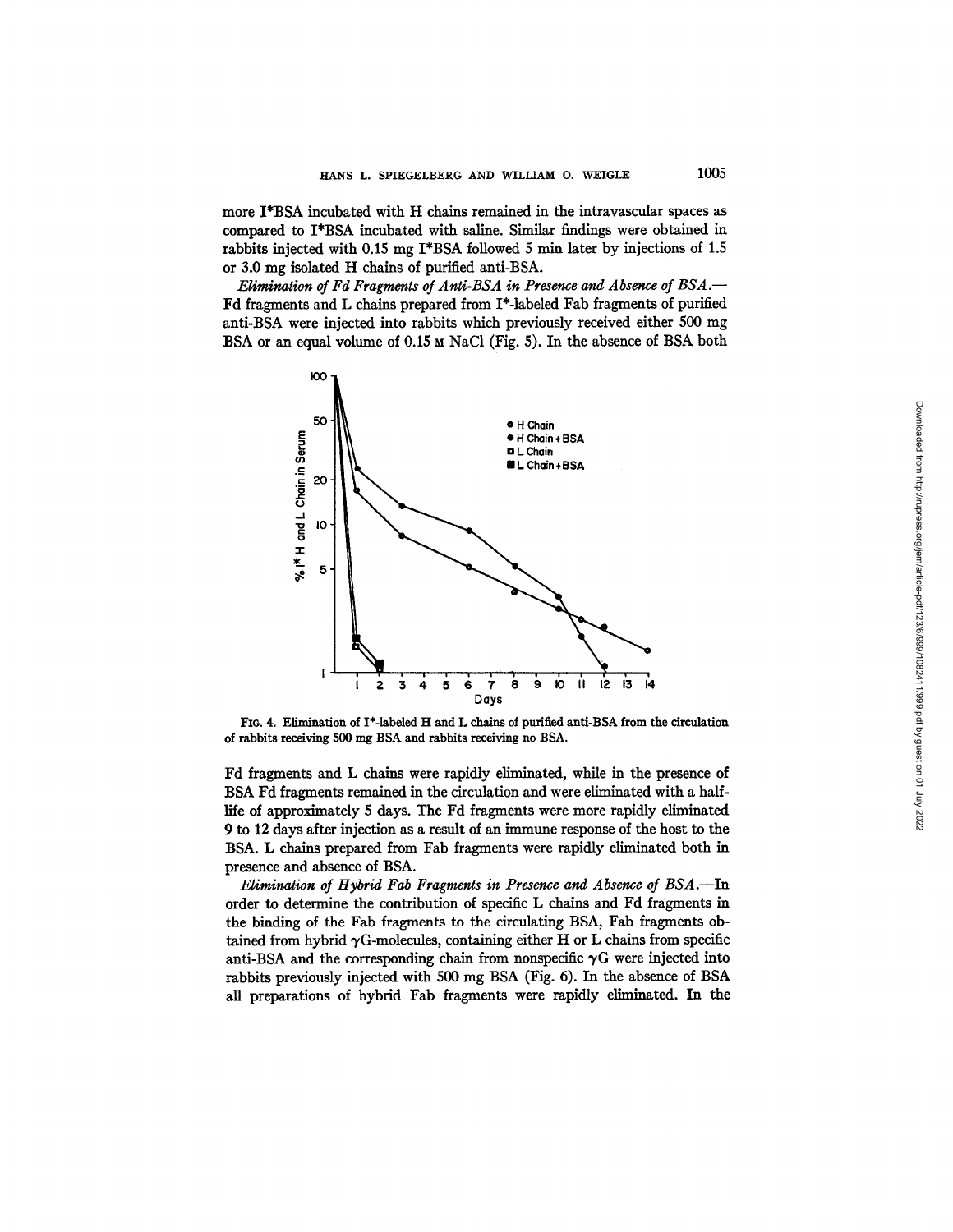

FIG. 5. Elimination of I\*-labeled Fd fragments and L chains of purified anti-BSA from the circulation of rabbits receiving 500 mg BSA and rabbits receiving no BSA.



FIG. 6. Elimination of I\*-labeled Fab hybrids from the circulation of rabbits receiving 500 mg BSA and rabbits receiving no BSA.  $H^B$ ,  $L^B = H$  or L chains derived from purified anti-BSA; H, L = H or L chains derived from nonspecific rabbit  $\gamma$ G.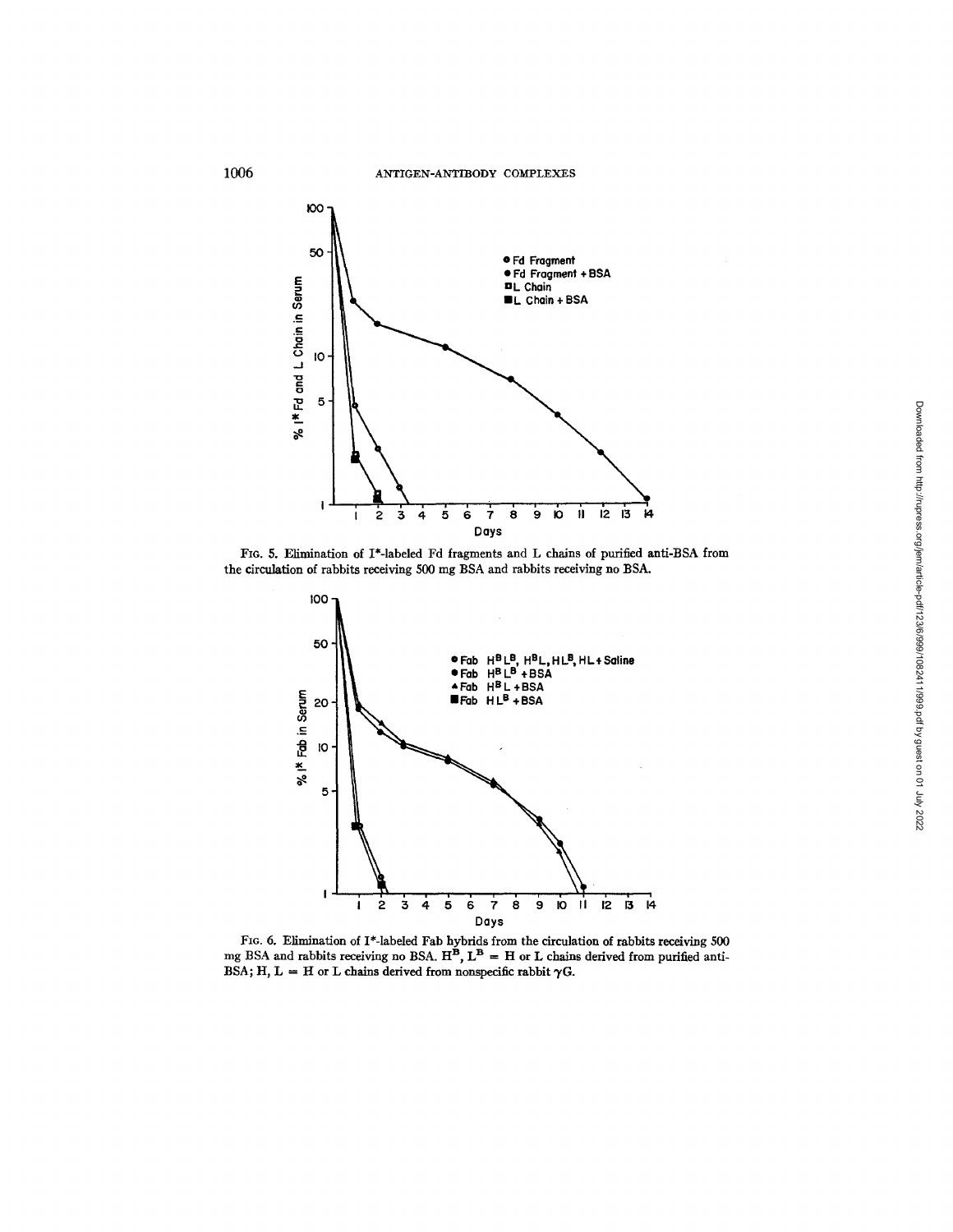presence of BSA, Fab hybrids containing a specific Fd fragment and either a specific or a nonspecific L chain remained in the circulation with the BSA. In contrast, Fab hybrids containing a specific L chain and a nonspecific Fd fragment were rapidly eliminated in a similar manner as the Fab hybrids containing both nonspecific Fd fragments and L chain. Less of the Fab hybrids containing a specific Fd fragment remained in the circulation (Fig. 6) in pres-



FIG. 7. Elimination of I\*-labeled Fab fragments, H and L chains of purified rabbit anti-GpSA and of nonspecific rabbit  $\gamma G$  from the circulation of guinea pigs.

from the circulation of specific Fab fragments which had been reduced and alkylated only and Fab fragments which had been dialyzed against propionic acid after reduction and alkylation was therefore studied and compared with the elimination of untreated Fab fragments. In the presence of BSA, reduced and alkylated Fab fragments (but not dialyzed against propionic acid) were eliminated in a similar manner as untreated Fab fragments. However, following dialysis of the reduced and alkylated Fab fragments against propionic acid they were eliminated similarly to Fab hybrids containing a specific Fd fragment.

Elimination of  $\gamma G$ -Subunits of both Purified Rabbit Anti-GpSA and Non*specific Rabbit*  $\gamma G$  *in Guinea Pigs.*—Since no complex formation between anti-BSA L chains and BSA was observed in rabbits, L chains of purified anti-GpSA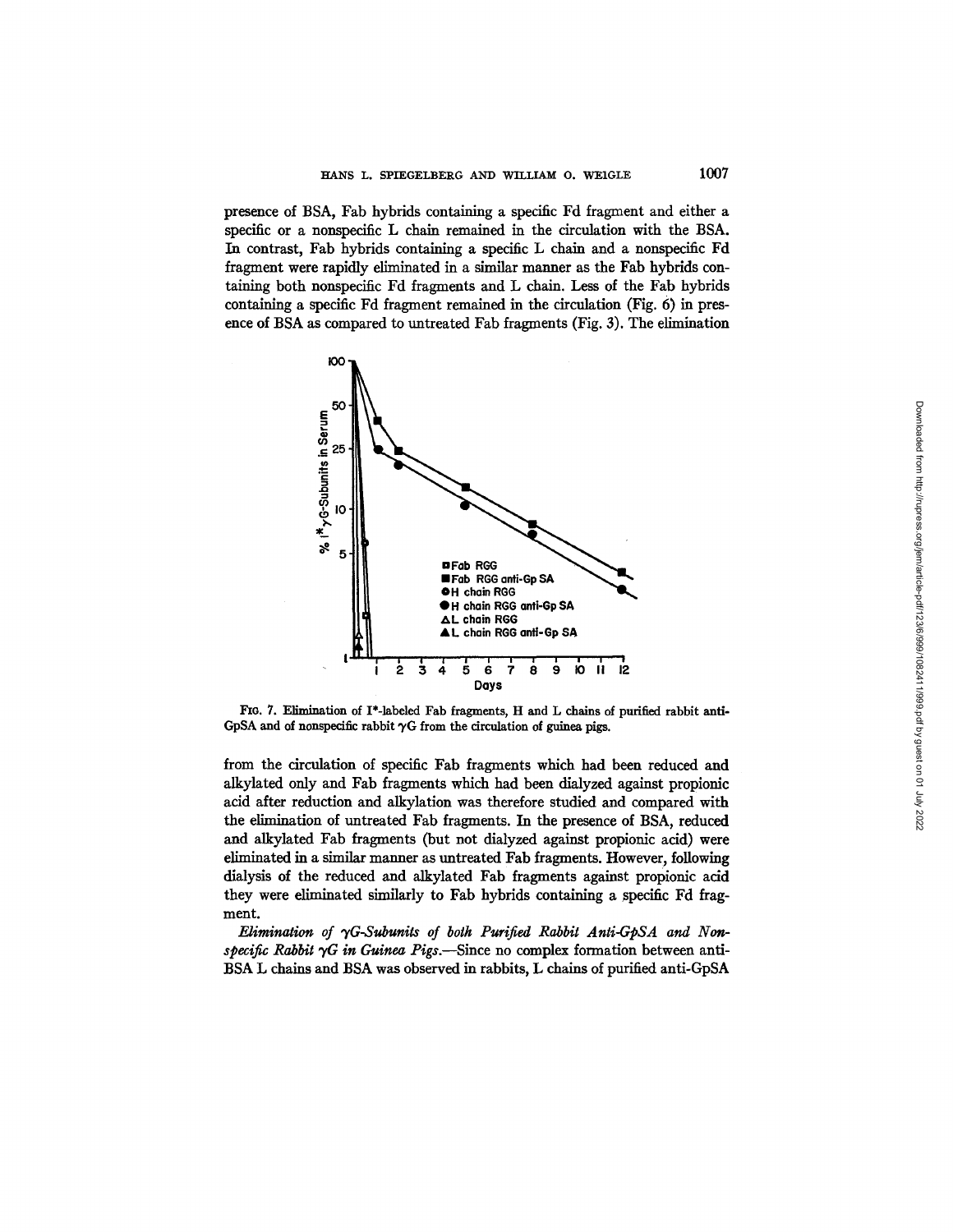were injected into guinea pigs in order to have a maximum in vivo concentration of antigen. Fab fragments and H chains of purified anti-GpSA and nonspecific rabbit  $\gamma G$  also were injected into guinea pigs (Fig. 7). Fab fragments, H and L chains obtained from nonspecific rabbit  $\gamma G$  were rapidly eliminated from the circulation of guinea pigs. Fab fragments and H chains of purified anti-GpSA remained in the circulation and were catabolized after initial equilibration with a half-life of approximately 3.5 days; a half-life characteristic of GpSA. No immune elimination of Fab fragments and H chains was observed. L chains obtained from purified anti-GpSA which had been injected into guinea pigs or incubated in vitro with GpSA prior to the injection were rapidly eliminated, similar to nonspecific L chains.

# **DISCUSSION**

The present data demonstrate that certain subunits of  $\gamma G$ -antibodies react in vivo and form complexes with circulating protein antigens. These complexes usually persist in the circulation and are eliminated with a half-life characteristic of the antigen. The in vivo fate of complexes formed with subunits differs from the fate of complexes formed with  $\gamma$ G. Although certain soluble complexes formed with  $\gamma$ G-antibodies also remain in the circulation for a prolonged period of time, they are eliminated faster than either antigen or antibody injected separately (2). The in vivo reaction of  $\gamma$ G-subunits with specific antigen and the persistence of the resulting complexes in the circulation appears to be an example of a protein-protein interaction resulting in a complex whose rate of elimination is governed by only one of the reactants.

The Fc fragment, which is not a part of the antibody-combining site (3), appears to be indirectly involved in the immune elimination of antigen-antibody complexes. Complexes formed by Fab and Fd fragments, which both lack the Fc fragment, remained in the circulation with the antigen. Most of the complexes formed by  $F (ab')_2$  fragments, which also lack the Fc fragment, but still precipitate with antigen, were less effectively eliminated than complexes formed by intact  $\gamma G$ . Furthermore, complexes formed by F (ab')<sub>2</sub> fragments in slight antigen excess remained in the circulation with the antigen and were eliminated at the same rate as the antigen. It has been shown that the structure responsible for the complement-fixing property of  $\gamma G$  is localized mainly in the Fc fragment (22, 23). A rapid immune elimination of bacteria and erythrocytes depends, in part, on both antibody and complement (24, 25). Complement may also play a role in the immune elimination of antigen-antibody complexes formed by protein antigens. Fab fragments which no longer fix complement did not cause an immune elimination of the antigen, whereas  $F (ab')_2$  fragments which retain a small ability to fix complement (23), eliminated the antigen less effectively than intact  $\gamma G$ . However, isolated specific H chains which contain the Fc fragment did not cause an immune elimination of the antigen. The H chains might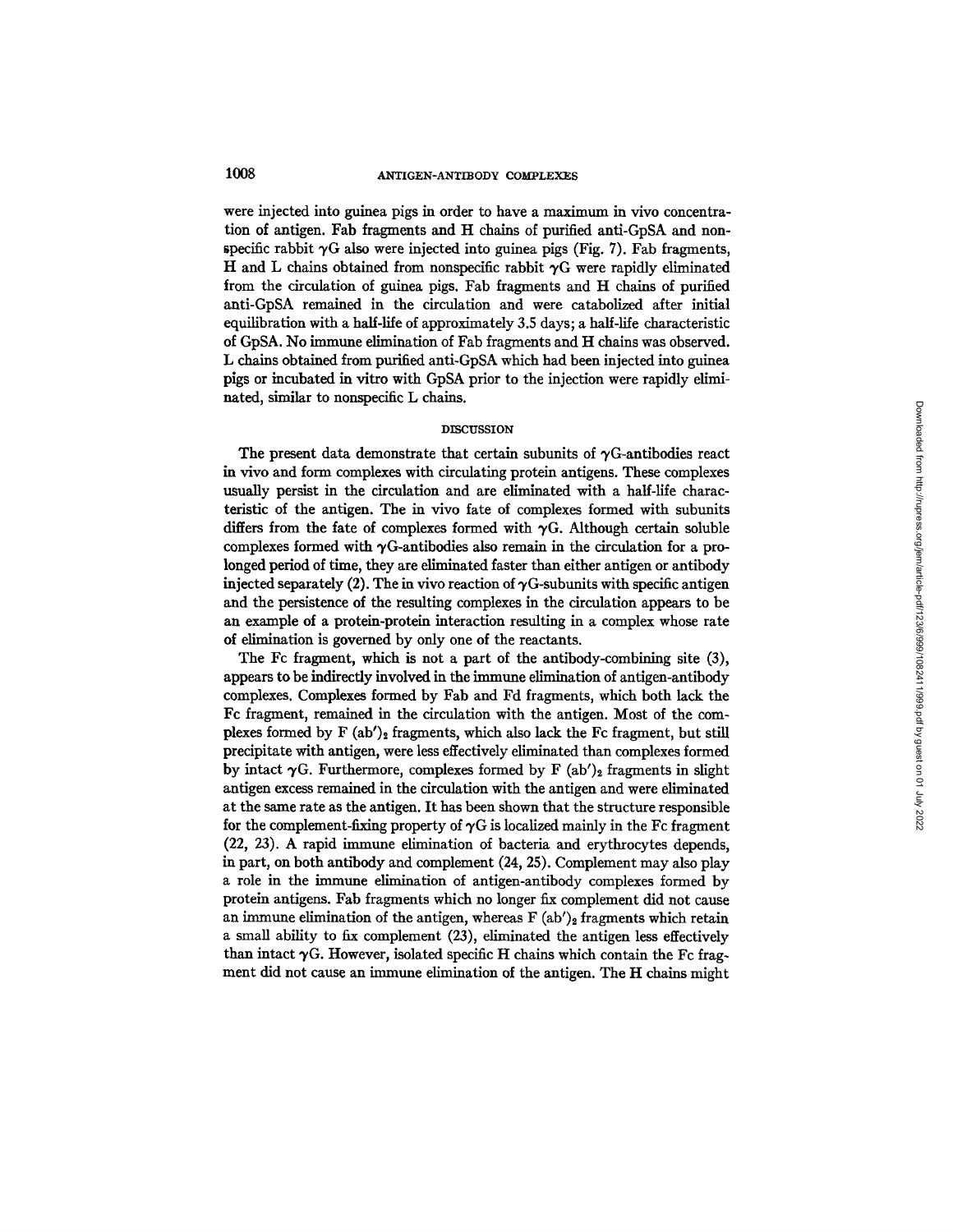have become altered during the isolation procedure, resulting in loss of the phagocytosis promoting action related to the Fc portion of the H chain. Physicochemical changes of the antibodies occurring during the complex formation such as the formation of insoluble complexes also have to be considered as factors which enhance phagocytosis of antigen-antibody complexes.

The elimination from the circulation of  $\gamma$ G-subunits in presence and absence of specific antigen offers a system to study the ability of  $\gamma$ G-subunits to bind to antigen in vivo. In the absence of antigen, all  $\gamma$ G-subunits lacking the Fc portion of the H chain are rapidly eliminated from the circulation and catabolized (11, 12). In the presence of excess antigen, specific Fab and F (ab')<sub>2</sub> fragments, both known to contain one and two antibody-combining sites respectively (3, 4), remained in the circulation. Similarly, Fd fragments, either as Fd dimers or in combination with a nonspecific L chain in Fab hybrids remained in the circulation with the antigen. Although isolated H chains remained in the circulation of rabbits in the absence of antigen, specific H chains formed complexes with the antigen. After equilibration, more H chains which formed complexes remained in the intravascular compartment than H chains injected alone and when the characteristic immune elimination of the antigen occurred, the specific H chains were eliminated rapidly with the antigen. In guinea pigs nonspecific H chains were rapidly eliminated from the circulation, whereas, specific H chains remained in the circulation with the antigen. In contrast to H chains, specific L chains did not appear to bind to the antigen in vivo. Either isolated specific L chains or specific L chains present in Fab hybrids containing a nonspecific Fd fragment were eliminated rapidly in both presence and absence of antigen. The present findings on the ability of  $\gamma G$ -subunits to bind to an antigen in vivo are in agreement with those reported by investigators employing an in vitro system with a relatively high over-all recovery. These authors found that the ability to bind to an antigen remained with both the H chain and the Fd portion of the H chain, whereas theL chain did not bind significantly to antigen (5-8, 26). However, indirect evidence of binding of L chains to antigen (9, 10) as well as contribution of the L chains to the antibody-combining site have been reported (27, 28). In the present experiments, a possible binding of specific L chains to the antigen should have resulted, at least, in a temporary delay in its elimination from the circulation. However, no such delay was observed. Although these experiments do not exclude a contribution of the L chain to the antibody-combining site, they suggest that a specific contribution, if any, is small.

Although  $\gamma G$ -subunits interact with antigens in vivo, the present and previous data (11) on the in vivo behavior of  $\gamma$ G-subunits suggest that their use as prophylactic and therapeutic agents is limited. A prophylactic effect of Fab and  $F (ab')_2$  fragments can only be brief since they are rapidly eliminated and catabolized in a host in the absence of antigen. A therapeutic effect can be expected if their function is to inactivate toxic sites of antigens, such as diphtheria and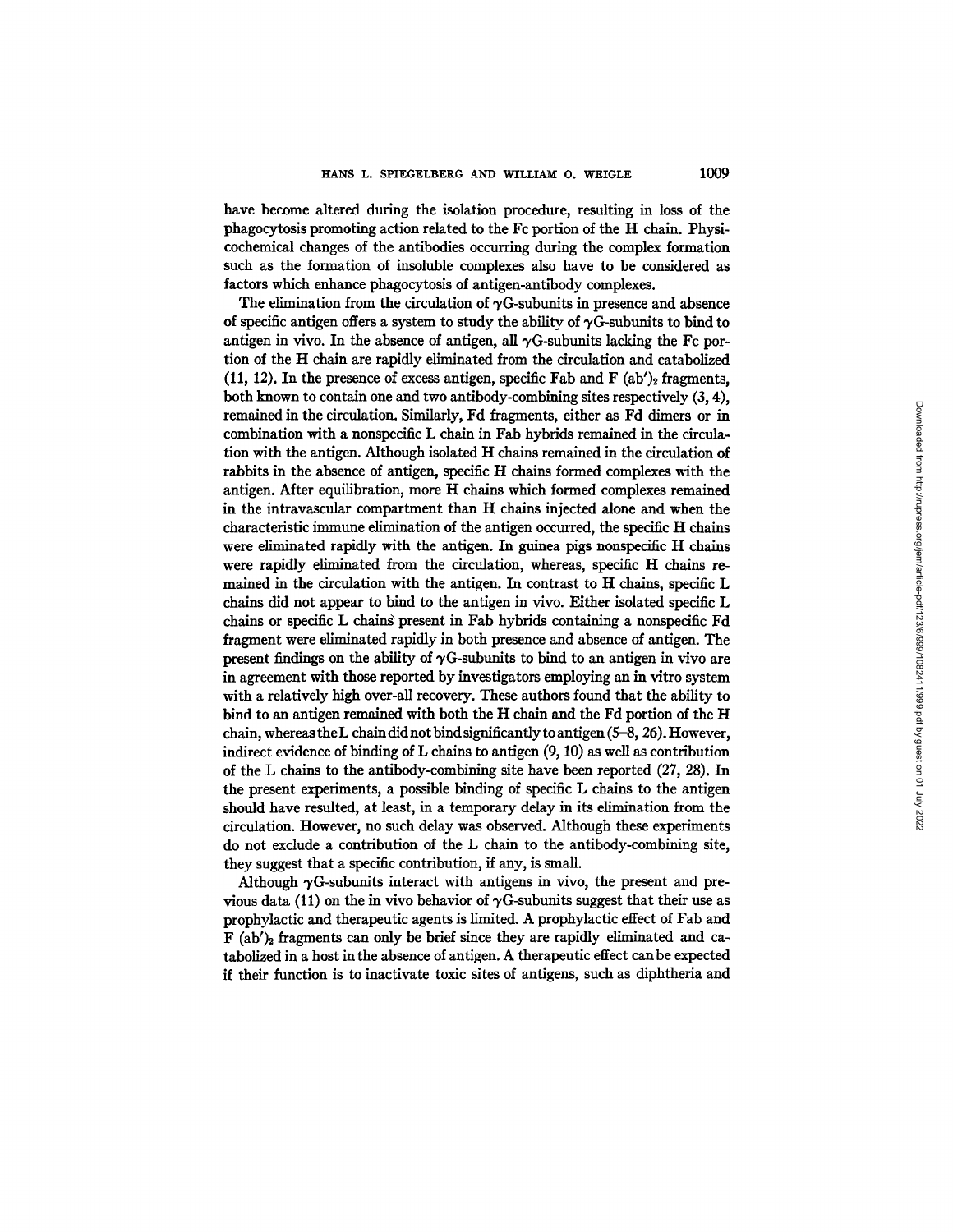tetanus toxins. However, if the therapeutic effect depends on the removal from the circulation of antigens, Fab fragments are ineffective and  $\mathbf{F}$  (ab')<sub>2</sub> fragments apear to be only partially effective in antibody excess.

Nonspecific H chains obtained from rabbit  $\gamma G$  persisted in the circulation of rabbits but were rapidly eliminated from the circulation of guinea pigs. The rapid elimination of heterologous nonspecific H chainsin guinea pigs might be the result of the ability of guinea pigs to excrete larger amounts of  $\gamma G$ -fragments in the urine (11) as well as an apparent unique catabolism of  $\gamma G$  in this species (29).

The rates of disappearance of both H and L chains from the circulation could be affected by the presence of contaminations. H chain preparations are difficult to obtain free of L chains which could recombine with H chains forming either intact  $\gamma$ G-globulin or half-molecules. The maximum contamination of the H chain preparations used in the present study was no greater than 10 to 15% and probably less. A 40% contamination, however, would be necessary to explain the persistence of H chains in the circulation of rabbits. The L chain preparations did not contain significant amounts of H chains, since following injection more than 95% of the  $\Gamma^{31}$  activity of the L chain preparations was rapidly eliminated from the circulation.

#### **SUMMARY**

The in vivo formation and subsequent fate of complexes formed betwecn specific rabbit  $\gamma$ G-antibody subunits and circulating protein antigens was studied in rabbits and guinea pigs. Subunits obtained from purified antibodies were injected immediately after an injection of antigen, and the elimination from the circulation of either I\*-labeled  $\gamma$ G-subunits or labeled antigen determined.

In the absence of antigen, all  $\gamma$ G-subunits which lack the Fc fragment were rapidly eliminated. In the presence of excess antigen,  $F (ab')_2$ , Fab and Fd fragments reacted with antigen and remained in the circulation as complexes which were eliminated at the same rate as the antigen. Fab hybrids containing a specific Fd fragment and a nonspecific L chain similarly reacted with antigen and remained in the circulation complexed to antigen. In contrast, L chains and Fab hybrids containing a specific L chain and a nonspecific Fd fragment did not react with antigen in vivo and were rapidly eliminated in both presence and absence of antigen. H chains remained in the circulation of rabbits in the absence of antigen, however, in the presence of antigen, more  $H$  chains which formed complexes with antigen remained in the intravascular space and were rapidly eliminated when the immune elimination of the antigen by the host occurred. Nonspecific H chains were rapidly eliminated from the circulaion of guinea pigs, whereas specific H chains remained in the circulation with the antigen.

 $F (ab')_2$  fragments formed complexes with antigen near antibody equivalence and in antibody excess which were rapidly eliminated, however, less effectively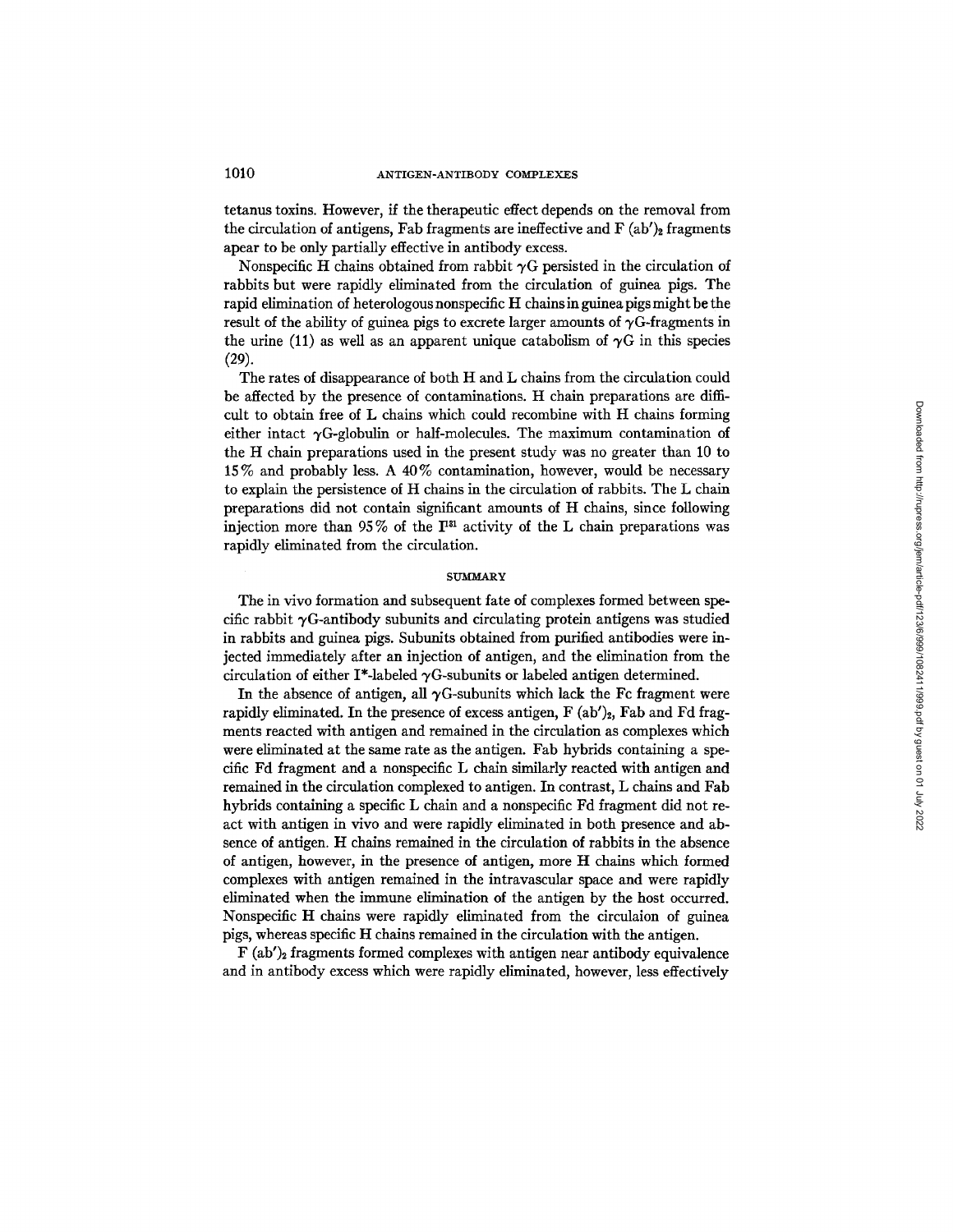than complexes formed near antibody equivalence with intact  $\gamma$ G. Complexes formed in antibody excess between Fab fragments and H chains remained in the circulation at all concentrations studied and were eliminated at the rate of antigen.

The role of the Fc fragment in the immune elimination of antigen-antibody complexes is discussed.

#### BIBLIOGRAPHY

- 1. Talmage, D. W., Dixon, F. J., Bukantz, S. C., and Dammin, G. J., Antigen elimination from the blood as an early manifestation of the immune response,  $J. Im$ *munol.,* 1951, 67, 243.
- 2. Weigle, W. O., Elimination of antigen-antibody complexes from the sera of rabbits, *J. Immunol.,* 1958, 81, 204.
- 3. Porter, R. R., The hydrolysis of rabbit gamma globulin and antibodies with crystalline papain, *Biochem. J.*, 1959, 73, 119.
- 4. Nisonoff, A., Wissler, F. C., Lipman, L. N., and Woernly, D. L., Separation of univalent fragments from the bivalent rabbit antibody molecule by reduction of disulfide bonds, *Arch. Biochem. and Biophysics,* 1960, 89, 230.
- 5. Fleischman, J. B., Porter, R. R., and Press, E. M., The arrangement of pepfide chains in gamma globulin, *Biochem. J.,* 1963, 88, 220.
- 6. Franek, F., and Nezlin, R. S., Recovery of antibody combining activity by interaction of different peptide chains isolated from purified horse antitoxin, *Folia Microbiol. Prague,* 1963, 8, 128.
- 7. Edelman, G. M., Olins, D. E., Gaily, J. A., and Zinder, N. D., Reconstitution of immunologic activity by interaction of polypeptide chains of antibodies, *Proc. Nat. Acad. Sc.,* 1963, 50, 753.
- 8. Utsumi, S., and Karush, F., The subunits of purified rabbit antibody, *Biochemistry,*  1964, 3, 1329.
- 9. Roholt, O., Onoue, K., and Pressman, D., Specific combination of H and L chains of rabbit gamma globulins, *Proc. Nat. Acad. Sc.,* 1964, 51, 173.
- 10. Goodman, J. W., and Donch, J. J., Phage-neutralizing activity in light polypeptide chains of rabbit antibody, *Immunochemistry,* 1965, 2, 351.
- 11. Spiegelberg, H. *L.,* and Weigle, W. 0., The catabolism of homologous and heterologons 7S gamma globulin fragments, *J. Exp. Med.,* 1965, 19.1, 323.
- 12. Spiegelberg, H. L., and Weigle, W. O., Studies on the catabolism of  $\gamma G$  subunits and chains, *J. Immunol.,* 1965, **95,** 1034.
- 13. Weigle, W. O., Immunochemical properties of the cross-reactions between anti-BSA and heterologous albumins, *J. Immunol.*, 1961, 87, 599.
- 14. Weliky, N., WeetaU, H. H., Gilden, R. V., and Campbell, D. H., The synthesis and use of some insoluble immunologically specific adsorbents, *Immunochemistry,*  1964, 1, 219.
- 15. McConahey, P. J., and Dixon, F. J., A method of trace iodination of proteins for immunologic studies, *Internat. Arch. Allergy and A ppl. Imraunol.,* 1966, 29, 189.
- 16. Fleischman, J. B., Pain, R. H., and Porter, R. R., Reduction of gamma-globulins, *Arch. Biochem. and Biophysics,* 1962, suppl. 1, 174.